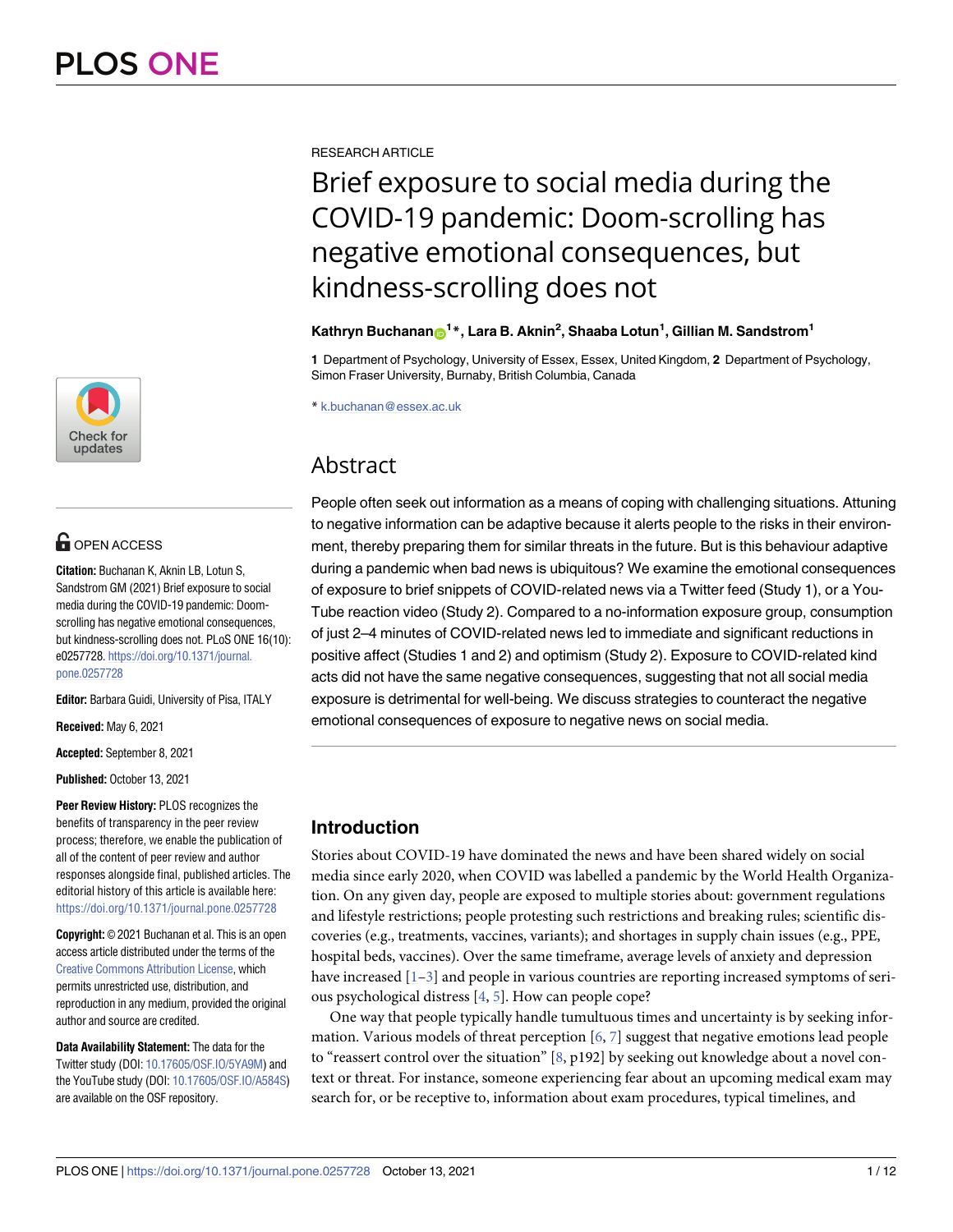<span id="page-1-0"></span>**Funding:** The authors received no specific funding for this work.

**Competing interests:** The authors have declared that no competing interests exist.

outcomes as a coping strategy. This desire may help explain why people are drawn to negative news stories [[9\]](#page-10-0), which offer facts about potential threats and advice on how to manage them. In short, gathering information helps people make sense of their environment, and in turn, can improve their well-being.

While this information gathering strategy may prove advantageous in most situations, the extraordinary nature of the pandemic provides an extreme test of its utility. In particular, the pandemic presents a significant upheaval and challenge for mental health because it is a longterm, widespread, overwhelming, and multi-dimensional threat [\[10\]](#page-10-0). Indeed, informationseeking during the pandemic may prove problematic because negative information is ubiquitous and unending, and no amount of information can eliminate the pervasive sense of uncertainty [[11](#page-10-0)]. Thus, even if people have successfully employed this strategy in other situations before, they may find that seeking information amplifies their concerns and undermines their well-being during the pandemic. Of course, people need to remain at least minimally informed about fast-evolving public health measures implemented to protect society, which means that most people are exposed to some COVID-related news.

How much COVID-related content are people consuming though, and how does it impact their well-being? Early evidence suggests that many people are spending time every day consuming COVID-related content—sometimes called *doom-scrolling* when one becomes caught in an unending cycle of negative news—and that doing so is associated with poorer mental health. For instance, data from a large cross-sectional survey conducted with over 69,000 college students in France between April-May 2020, when many countries were imposing lockdowns and stay-at-home orders, found that 45% of respondents spent more than half an hour consuming pandemic-related informational content each day [[12](#page-10-0)]. Moreover, individuals who reported spending more time consulting COVID-related news each day also reported higher levels of anxiety, distress, stress, and depression. These findings align with a large cross-sectional study of over 6,300 Americans conducted in March 2020 which found that people spent on average 55 minutes each day on social media and were seeking COVID-19 related information through various traditional news sources as well [[13](#page-10-0)]. Time spent on social media, and the number of news sources consulted both independently predicted greater mental distress, even when controlling for demographics, previous depressive symptoms or psychiatric illness, and perceived risk of catching the coronavirus. Similarly, [\[14\]](#page-10-0) found that frequent social media use during the pandemic was related to negative mental health effects. Other studies have used longitudinal designs to examine within-person variation in time use and well-being and have yielded similar results. For instance, two panel studies tracking time use during the early months of lockdown in the UK  $[15]$  and Ireland  $[16]$  found that time spent procuring news about COVID was one of the least enjoyable activities in a day, again suggesting that seeking out COVID-related news may undermine positive emotions. Taken together, the existing data suggest that extended exposure to COVID information is linked with lower well-being.

Exposure to information about COVID may prove harmful for one's well-being, but the current evidence is unclear for several reasons. First, existing findings are limited by the correlational nature of the data, which cannot rule out the possibility of reverse causality: people with poorer mental health, or who are feeling unhappy and anxious, may seek out more negative news about the pandemic. To determine whether COVID news has a negative causal effect on well-being, participants need to be randomly assigned to either consume COVID news or not. Second, most research has asked people to estimate the amount of time they spend consuming COVID-related news on average each day [\[12,](#page-10-0) [13\]](#page-10-0), or how much time they spent on a particular day [[15](#page-10-0)]. While self-report estimates are often necessary in large questionnaires, this methodology may provide inaccurate estimates of the actual amount of time spent consuming COVID-related news, and in turn, its impact on well-being. An experimental design with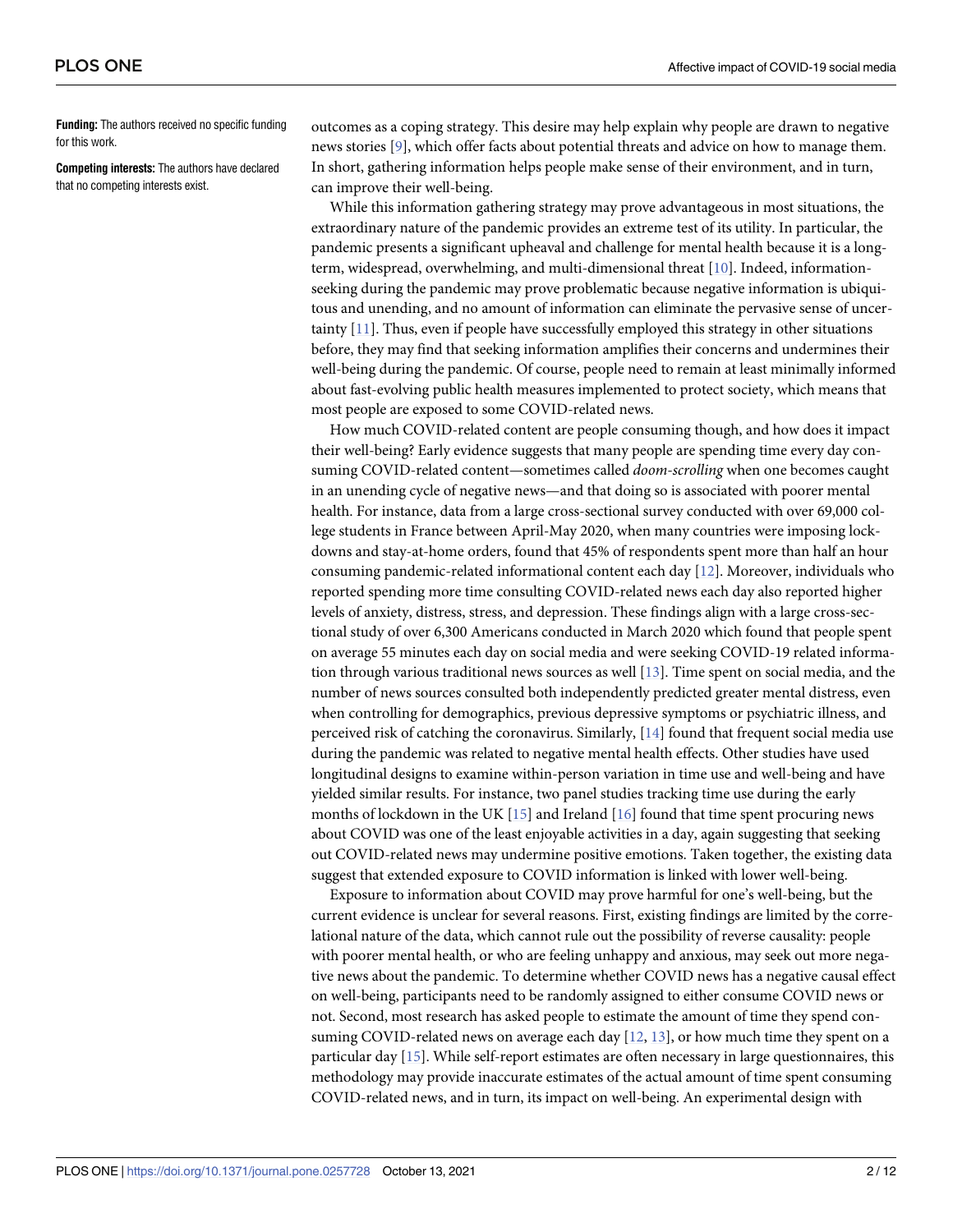<span id="page-2-0"></span>control over exposure time could address this concern. Finally, while past work suggests that spending hours of time reading COVID-related news is negatively associated with well-being, little is known about whether brief exposure to COVID-related news is also detrimental.

Accordingly, we tested whether 2–4 minutes of COVID-related news could have aversive emotional impacts relative to a no-information control condition. In minimizing the duration of exposure to just a few minutes, we provide a conservative test of just how powerful an effect COVID-related news may have on people's emotions. If even a mere few minutes of exposure to COVID-related news can result in immediate reductions to well-being, then extended and repeated exposure may over time add up to significant mental health consequences. Indeed, such a theorisation is in line with acknowledgements that even so called "small effects" obtained in experiments can have the capacity for real world consequences, particularly in situations where effects may accumulate over time [[17](#page-10-0), [18](#page-10-0)]. Moreover, our work also helps to address the urgent need for research on the impact of media consumption around COVID-19 on mental health [[19](#page-10-0)].

### **Current research**

We examined the emotional consequences of brief exposure to authentic COVID-related information on two social media platforms: Twitter (Study 1) and YouTube (Study 2). In light of past research documenting a negative association between COVID information-seeking and well-being [[12,](#page-10-0) [15\]](#page-10-0), we pre-registered the hypothesis that even minimal exposure to COVID information would have negative emotional consequences, compared to a no information control. However, not all information about COVID is negative. The COVID pandemic has encouraged novel acts of kindness, both small and large [\[20\]](#page-10-0), which are often documented and shared in news and social media  $[21]$  $[21]$ . We hypothesized that exposure to the acts of kindness elicited by COVID would not have the same negative emotional consequences.

### **Transparency statement**

We originally hypothesized that reading about COVID-related acts of kindness would not only avoid the adverse impacts of exposure to COVID information, but actually have a positive effect on mood compared to the no information control condition. This hypothesis was not supported, perhaps because it is not possible for people to separate the positivity of kind acts from the negative context that inspired them. In order to test that hypothesis, we included an additional "amusement" condition, which was intended to rule out the explanation that the positive effects of the kindness condition were simply due to it increasing positive affect. For reasons of parsimony, and to avoid confusion, we do not report the responses from the amusement condition, or the responses on measures that are germane to this unsupported hypothesis (that the kindness condition would have more positive outcomes than the no information control condition, e.g., elevation). For more information, see the data and materials, which are posted online.

### **Study 1: Twitter**

The pre-registration, materials, data and analysis script for this study can be found on the OSF [\(https://osf.io/5ya9m/?view\\_only=13a1cf936373404698d94d3a0963ed2b\)](https://osf.io/5ya9m/?view_only=13a1cf936373404698d94d3a0963ed2b).

#### **Method**

**Ethics approval.** Prior to commencement of this research, both Studies 1 and 2 were reviewed by the Faculty of Science and Health Ethics Committee at the University of Essex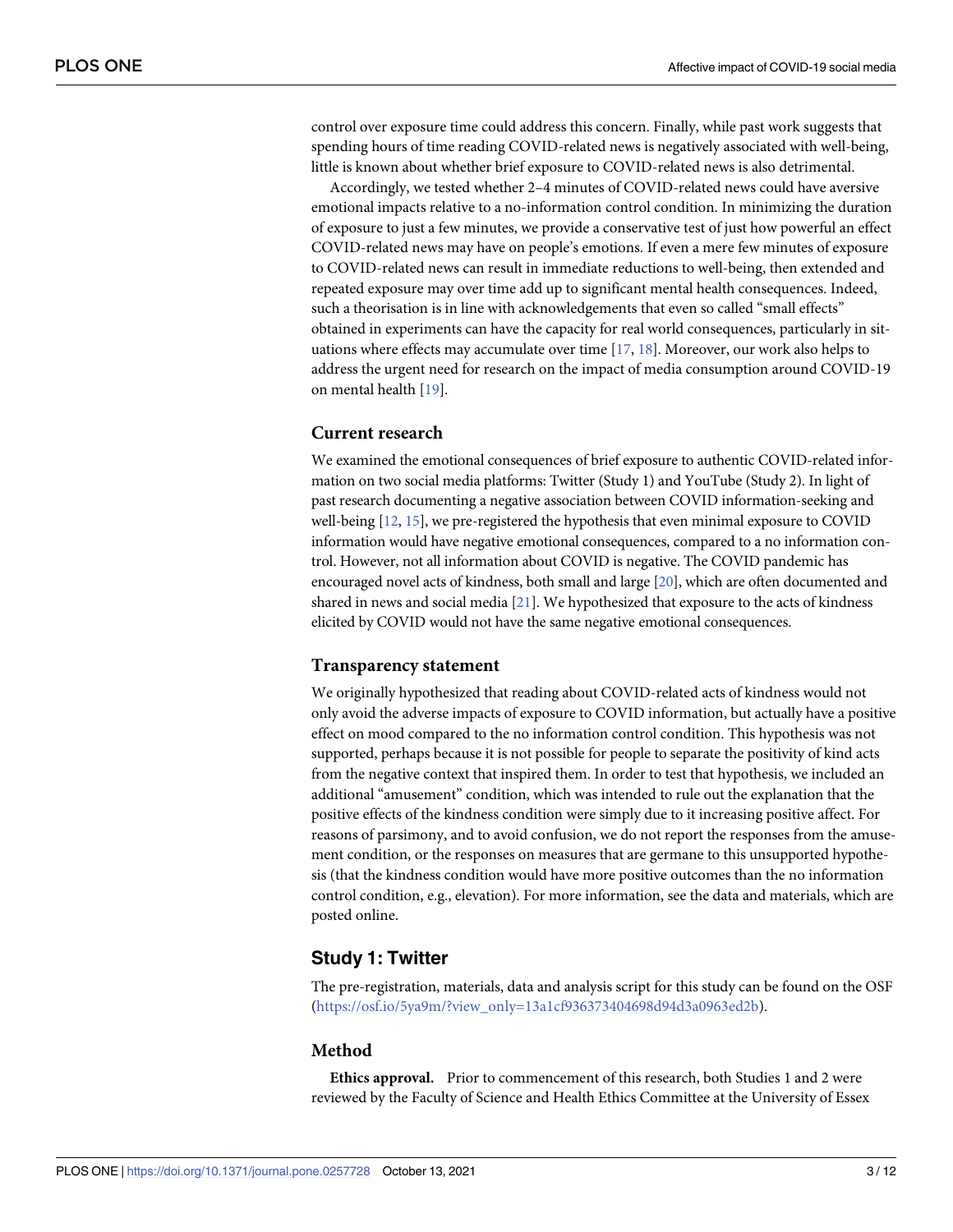<span id="page-3-0"></span>and granted approval with the following code: ETH1920-1274. In both Studies 1 and 2, written consent was obtained from participants prior to their participation in the online studies.

**Participants.** An a priori power analysis in G\*Power indicated that a sample of 500 participants (125 in each of our four original conditions) was required to detect a small-to-medium effect  $(f = .15)$  with 80% power and a one-tailed alpha of .05. A total of 665 people started the survey, and due to experimenter error applying exclusion criteria, we thought we had surpassed our recruitment target. However, a total of 402 participants consented, were at least 18 years of age, and completed the survey before our pre-registered cut-off date, meaning that we did not reach our recruitment target. We report the findings from the participants  $(N = 299)$ who completed the study in the three conditions relevant to our analyses ( $M_{\text{age}} = 29$ , SD = 12; 74% female, 17% male, 9% identified in another way; 86% White, 1% Black, 3% Asian, 6% Mixed, 4% Other); we do not report the results from a fourth ("amusement") condition (see Transparency Statement above).

Most participants (76%) had taken part in a previous, unrelated study in our lab, and had expressed an interest in participating in future studies; we recruited them via email. We also recruited via university-wide mailing lists, the departmental subject pool, and personal social media accounts.

**Procedure.** Participants were randomly assigned to one of three conditions: COVIDinformation, COVID-kindness, or no information control. Participants in the first two conditions were shown the live contents of a Twitter feed for at least 2 minutes (controlled by a timer on Qualtrics); participants in the no information control condition were not shown a Twitter feed and were simply directed to the well-being measures below. To increase ecological validity, participants in the COVID-information and the COVID-kindness conditions viewed the contents of real-time Twitter feeds (@PandemicCovid20 and @covidkind, respectively), meaning that different participants were exposed to different tweets. Specifically, the COVIDinformation tweets included topics such as escalating COVID figures, long-term health implications of COIVD, and laboratory results indicating abnormalities in pregnant women. In contrast, examples of tweets in the COVID-kindness condition were "My daughter made me a fancy bow tie to wear for [online] meetings and classes", "This 99-year-old great-grandmother has a lot to celebrate after recovering from COVID-19" and "When you have long [online] meetings and your daughter sets up a refreshment trolley". After the manipulation, participants reported their current positive and negative affect and their current optimism.

**Measures.** *Positive and negative affect*. The Scale of Positive and Negative Experience [[22](#page-10-0)] consists of 12 items that describe feelings which reflect two subscales: positive affect (e.g., "*pleasant*") and negative affect (e.g., "*unpleasant*"). Participants indicated the extent to which they were experiencing each feeling "*right now*" using a 5-point scale (1 = *Very slightly or Not at all*,  $5 =$  *Extremely*). The reliability of the positive affect scale was excellent ( $\alpha$  = .91), and the reliability of the negative affect scale was good ( $\alpha = .85$ ).

*State optimism*. The State Optimism Measure [\[23\]](#page-10-0) consists of 7 items that measures people's tendency to feel positive about the future (e.g., "*Right now*, *I expect things to work out for the best*"). Participants responded to each item in reference to how they were feeling "right now" using a 5-point scale (1 = *Strongly disagree*, 5 = *Strongly agree*). The reliability of the SOM was excellent ( $\alpha$  = .91).

#### **Results**

All analyses were pre-registered. We conducted a series of ANOVAs, followed by pairwise comparisons, to examine whether exposure to COVID information impacted current emotion and optimism. The ANOVAs revealed a significant effect of condition on positive affect, *F*(2,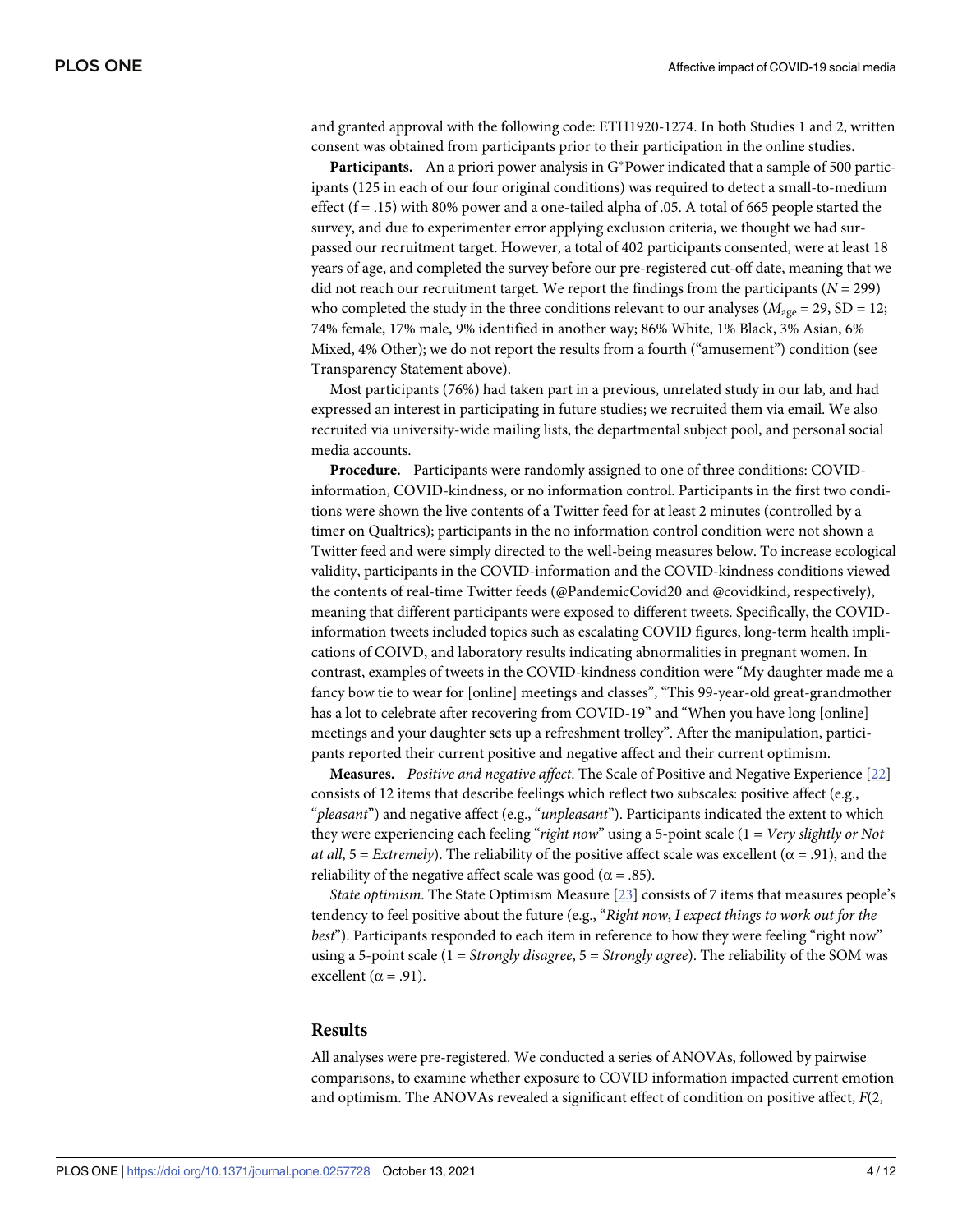|                   | M(SD)                    |                        |                        | COVID-information vs. no<br>information control |        |                  |      | COVID-kindness vs. no<br>information control |       |                  |      |
|-------------------|--------------------------|------------------------|------------------------|-------------------------------------------------|--------|------------------|------|----------------------------------------------|-------|------------------|------|
|                   | <b>COVID-information</b> | no information control | <b>COVID-</b> kindness |                                                 | p      | 95% CI           | d    |                                              | p     | 95% CI           | d    |
| Study 1 (Twitter) |                          |                        |                        |                                                 |        |                  |      |                                              |       |                  |      |
| Positive affect   | 2.38(0.85)               | 2.74(0.90)             | 2.70(0.84)             | $-2.92$                                         | 0.01   | $[-0.60, -0.12]$ | 0.42 | $-0.33$                                      | 0.99  | $[-0.28, 0.20]$  | 0.05 |
| Negative affect   | 2.20(0.81)               | 2.01(0.83)             | 2.12(0.82)             | 1.69                                            | 0.28   | $[-0.03, 0.42]$  | 0.24 | 0.99                                         | 0.97  | $[-0.11, 0.34]$  | 0.14 |
| Optimism          | 2.98(0.98)               | 3.08(0.91)             | 3.00(0.93)             | $-0.77$                                         | 0.99   | $[-0.37, 0.16]$  | 0.11 | $-0.65$                                      | 0.99  | $[-0.34, 0.17]$  | 0.09 |
| Study 2 (YouTube) |                          |                        |                        |                                                 |        |                  |      |                                              |       |                  |      |
| Positive affect   | 2.26(0.80)               | 2.59(0.84)             | 2.78(0.93)             | $-4.05$                                         | < 0.01 | $[-0.49, -0.17]$ | 0.40 | 2.18                                         | 0.09  | [0.02, 0.36]     | 0.22 |
| Negative affect   | 2.37(0.90)               | 2.18(0.89)             | 1.88(0.81)             | 2.11                                            | 0.11   | [0.01, 0.36]     | 0.21 | $-3.62$                                      | 0.001 | $[-0.47, -0.14]$ | 0.36 |
| Optimism          | 2.77(0.83)               | 3.02(0.93)             | 3.09(0.88)             | $-2.84$                                         | 0.01   | $[-0.42, -0.08]$ | 0.28 | 0.75                                         | 0.99  | $[-0.11, 0.24]$  | 0.07 |

#### <span id="page-4-0"></span>Table 1. Pairwise comparisons between the no information control condition and each of the other conditions in Studies 1 (Twitter) and 2 (YouTube).

NOTE: p-values have been multiplied by three to reflect a Bonferroni correction, and significant effects are in bold. Effect sizes computed following Lakens [[24\]](#page-10-0)).

<https://doi.org/10.1371/journal.pone.0257728.t001>

296) = 5.18,  $p = .01$ ,  $\eta_p^2 = .03$ , but not negative affect,  $F(2, 296) = 1.45$ ,  $p = .24$ ,  $\eta_p^2 = .01$ , or optimism,  $F(2, 296) = 0.35$ ,  $p = .71$ ,  $\eta_p^2 = .002$ . Follow-up analyses, using Bonferroni corrections to adjust for multiple comparisons, revealed that participants in the COVID-information (i.e., doom-scrolling) condition reported lower levels of positive affect than participants in the no information control group (see Table 1 and Fig 1). Levels of negative affect and optimism did





<https://doi.org/10.1371/journal.pone.0257728.g001>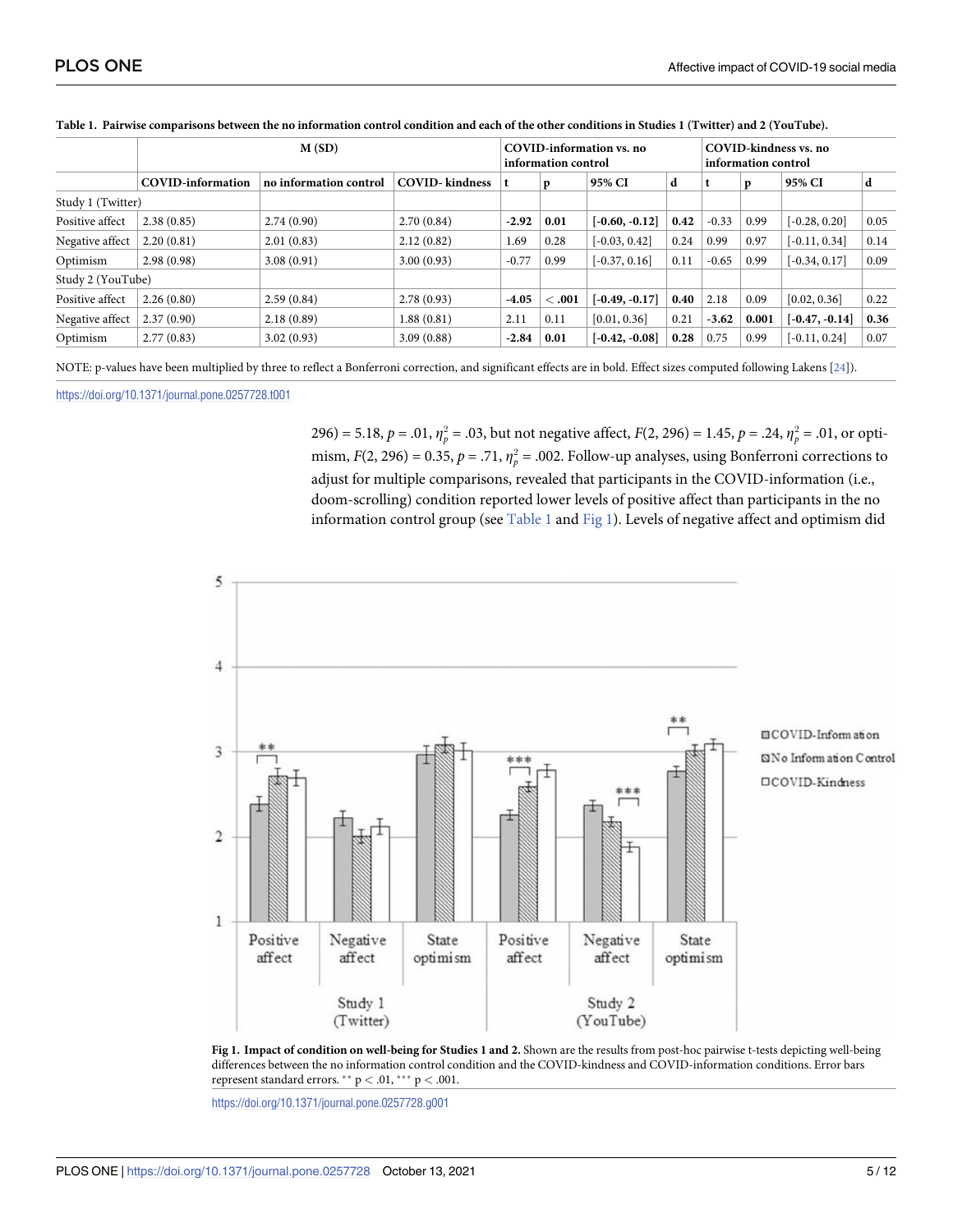<span id="page-5-0"></span>not differ between the COVID-information and no information control conditions (see [Table](#page-4-0) 1 and [Fig](#page-4-0) 1).

Next, we tested whether reading about COVID-related acts of kindness produced the same negative mood consequences as reading about COVID news in general. It did not; participants in the COVID-kindness condition reported similar levels of positive affect, negative affect, and optimism compared to people in the no information condition (see [Table](#page-4-0) 1 and [Fig](#page-4-0) 1).

In other words, briefly reading about COVID-related news reduced positive affect but did not increase feelings of negative affect nor undermine feelings of optimism. However, not all information about COVID had negative consequences; there was no evidence to suggest that reading about COVID-related acts of kindness has the same negative effects.

# **Study 2: YouTube**

In Study 2, we examined whether minimal exposure to COVID information would also have detrimental well-being effects on a social media platform that uses a different primary form of communication: video. We recruited a YouTube creator (a performer who regularly uploads videos of their lives or opinions to a mass online audience) to create the stimuli. This person has a channel on YouTube, and posts video content that is largely viewed by a regular community of more than 600k subscribers but can be viewed by anyone. We recruited viewers who were familiar with this creator as our participants, reasoning that this parasocial relationship (i.e., a one-sided relationship, such as a person has with a favourite television personality or fictional character; [\[25\]](#page-10-0)) might amplify the mood effects of consuming social media, through emotional contagion [\[26\]](#page-10-0). Parasocial relationships can compel our purchasing decisions [[27](#page-10-0)], and influence the way we vote in presidential elections [\[28\]](#page-11-0). Further, people feel emotionally connected to their parasocial ties, experiencing grief when parasocial relationships end [\[29\]](#page-11-0). It therefore seems reasonable to expect that people will be responsive to the cues and emotions of known parasocial others, such as YouTube creators.

The pre-registration, materials, data and analysis script for this study can be found on the OSF [\(https://osf.io/a584s/?view\\_only=bbeb53ac15124a3786b117f5590c1b48](https://osf.io/a584s/?view_only=bbeb53ac15124a3786b117f5590c1b48)).

#### **Method**

**Participants.** The same power analysis as in Study 1 suggested that we again recruit 500 participants (125 in each of our four original conditions). As in Study 1, we allowed data collection to continue for a full week, which resulted in us exceeding our target sample size. A total of 1642 people started the survey, and 813 participants consented, completed the survey, were at least 18 years of age, and passed pre-registered attention checks. As in Study 1, here we report the findings from the participants ( $N = 603$ ) who completed the study in the three conditions relevant to our analyses (*M*age = 26, *SD* = 9; 59% female, 23% male, 18% identified in another way; 84% White, 1% Black, 4% Asian, 6% Mixed, 4% Other, 1% did not report their ethnicity).

The YouTube creator who featured in the stimuli, and a second YouTube creator with an overlap in audience, both recruited participants by promoting the study on their individual YouTube channels.

**Procedure.** Participants were randomly assigned to one of three conditions: COVIDinformation, COVID-kindness, or no information control. Participants in the first two conditions watched a reaction video, in which a YouTube creator reacted to either news about COVID (e.g., doctors protesting the lack of personal protective equipment), or COVID-related acts of kindness (e.g., leaving thank you gifts for a delivery driver) for 4 to 4.5 minutes (see OSF for stimuli); participants in the no information control group did not watch a video.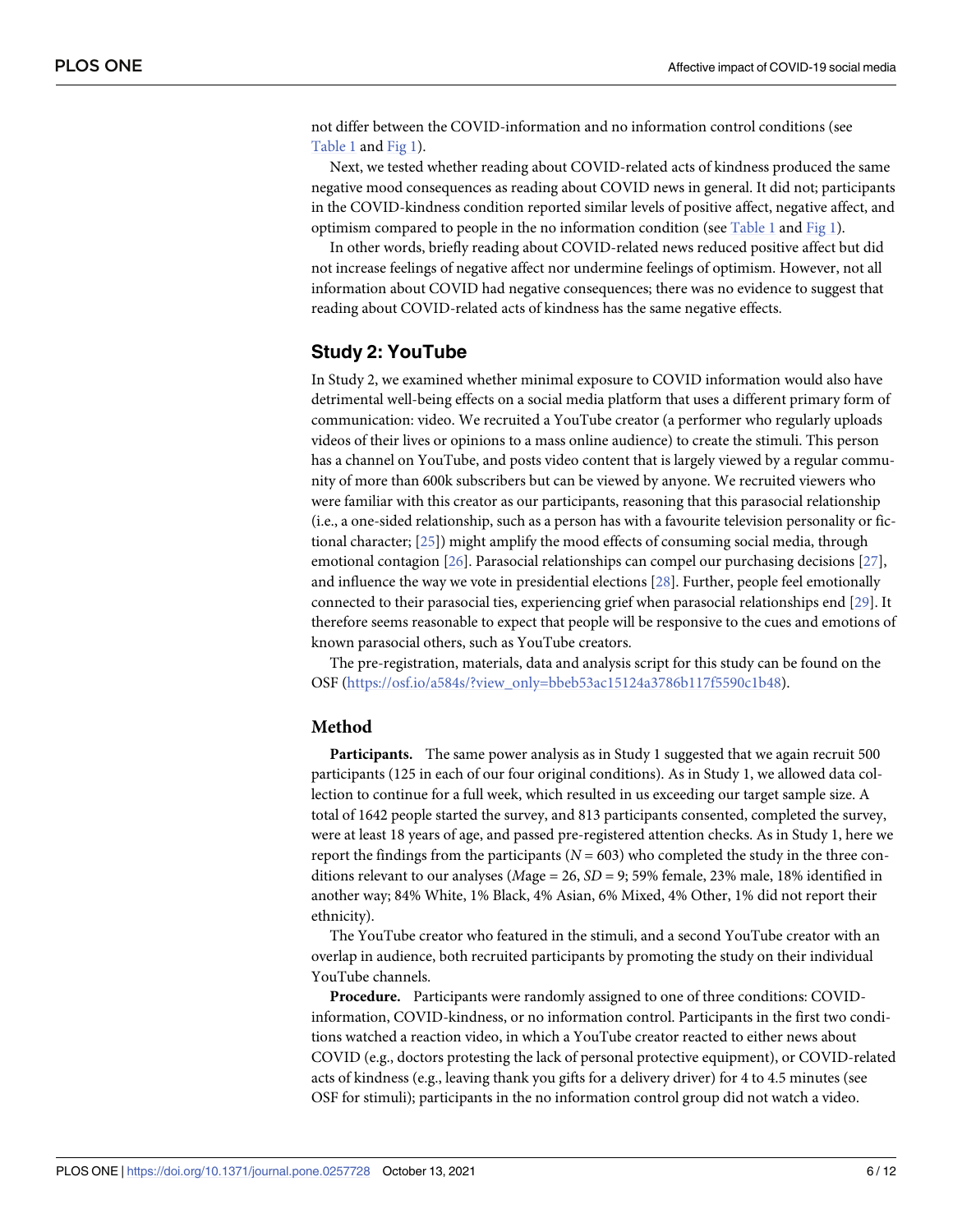**Measures.** Participants completed the same positive affect, negative affect, and optimism measures as in Study 1. The measures were found to have good-excellent reliability (positive affect:  $\alpha$  = .91; negative affect:  $\alpha$  = .87; optimism:  $\alpha$  = .89).

#### **Results**

All analyses were pre-registered. As in Study 1, we conducted a series of ANOVAs, followed by pairwise comparisons, to examine whether exposure to COVID information impacted current emotion and optimism. The ANOVAs revealed significant differences between conditions in positive affect,  $F(2, 600) = 18.56$ ,  $p < .001$ ,  $\eta_p^2 = .06$ , negative affect,  $F(2, 600) = 16.19$ ,  $p < .001$ ,  $\eta_p^2$  = .05, and optimism, *F*(2, 600) = 7.00, *p* = .001,  $\eta_p^2$  = .02. Follow up analyses with Bonferroni corrections revealed that, as in Study 1, participants in the COVID-information condition reported less positive affect than people in the no information control condition, but no difference in negative affect (see [Table](#page-4-0) 1 and [Fig](#page-4-0) 1). Unlike in Study 1, participants in the COVIDinformation condition also reported less optimism than people in the no information control condition.

Next, we tested whether participants who read about COVID-related acts of kindness experienced the same negative mood consequences as reading about COVID news in general. As in Study 1, participants in the COVID-kindness condition reported no difference in positive affect, or optimism compared to people in the no information condition (see [Table](#page-4-0) 1 and [Fig](#page-4-0) [1\)](#page-4-0). Not only did participants in the COVID-kindness condition report no negative mood consequences on the positive affect and optimism measures, but they actually reported lower negative affect, compared to people in the no information condition.

To summarize, hearing news about COVID in a YouTube reaction video negatively affected people's mood in the same way as did reading similar information in a Twitter feed. However, hearing about COVID-related acts of kindness (i.e., kind-scrolling) not only avoided the negative effects of doom-scrolling, but lifted mood compared to the control condition.

### **General discussion**

The uncertainty of the COVID-19 pandemic has been associated with a stark increase in mental health concerns [\[11\]](#page-10-0) and social media use. While existing evidence from correlational and longitudinal studies [\[12–16\]](#page-10-0) suggests that these two occurrences may be related—specifically that increased exposure to COVID-related news may undermine well-being—the present studies offer the first experimental test of this possibility. In two studies, people randomly assigned to spend a few minutes consuming COVID-related information, either by reading a real-time Twitter feed (Study 1) or watching a YouTube reaction video (Study 2), reported lower well-being compared to a no treatment control group. Critically, the negative effects of COVID-information emerged with as little as two minutes of exposure. Consuming stories about COVID-related acts of kindness did not have the same negative consequences, and indeed in Study 2, reduced negative affect compared to the no treatment control group.

This work offers several new insights. First, it extends previous research by demonstrating a causal effect of exposure to negative news on emotional outcomes. Existing research on social media exposure to COVID-related news has been correlational, leaving open the possibility that unhappy people are more likely to seek out negative news. Second, the current research demonstrates that as little as *two minutes* of exposure to negative news about COVID-19 can have negative consequences. Given that many people spend more than 5–10 times the amount of time interacting with COVID-related news each day than our brief manipulation required (e.g., [\[12\]](#page-10-0) find that 45% of their sample spent 30-minutes consuming COVID-related media daily), the present findings likely offer a conservative estimate of the emotional toll of interacting with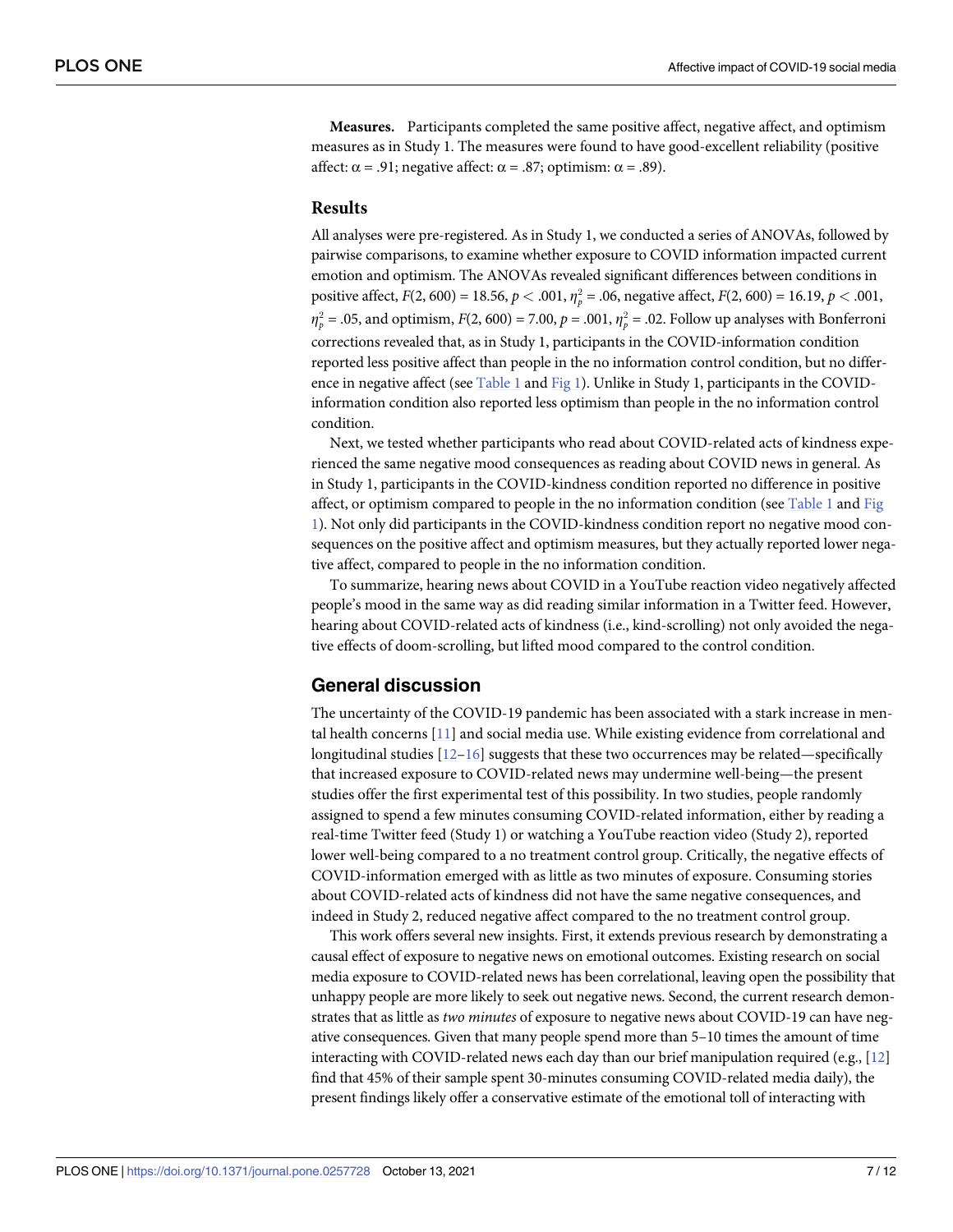<span id="page-7-0"></span>COVID-related media in the real world. Third, by demonstrating that exposure to COVIDrelated acts of kindness does not produce the same negative outcomes (and indeed may produce positive outcomes), we show that it is not simply that time spent on social media is problematic, but rather that consumption of *negative news* is the source of concern. This points the way to interventions that could limit the negative consequences of social media consumption.

#### **Implications**

Our findings suggest the importance of being mindful of one's own news consumption, especially on social media. In some countries, news consumption via social media is on the rise, even though people acknowledge that news on these platforms has lower quality, accuracy, trustworthiness and impartiality; half of adults in the U.K. now use social media to keep up with the news, including 16% who use Twitter, and 35% who use Facebook [[30](#page-11-0)]. People seek out social media for many reasons other than news consumption and may not realize that minimal exposure to negative news on these platforms can have such negative consequences.

If even a few minutes of exposure to COVID news on social media can have negative emotional consequences, what can be done? One strategy might be to limit one's exposure, but this may be difficult because people need to seek information, if only to comply with ever-changing government regulations and recommendations. Armed with this knowledge, government agencies could be mindful that the human need for information during times of stress comes with negative consequences, and they could proactively offer key information and guidelines in a brief and digestible manner. Doing so may satiate citizens' hunger for facts and offer clear guidance on how to respond. Critically, brief updates may minimize psychological costs that are associated with heavy consumption and dissuade people from searching for information elsewhere.

One strategy that individuals could employ would be to attempt to undo the negative by balancing it out with positive information [[31](#page-11-0)]. Such an approach would be consistent with recent calls for traditional news media to report one positive story for every three negative stories [[32](#page-11-0)]. Indeed, the algorithms that select the messages we are exposed to on social media could be modified to take valence into account and prioritize exposure for user well-being, instead of endless engagement. While such changes may be hard to imagine at the structural level, our findings highlight how social influencers can use their platforms to benefit their followers' well-being, through creating content that features kindness. There seems to be an appetite for positive content; in response to COVID, actor John Krasinski started a YouTube channel called "Some Good News", which now has 2.5 million subscribers. These efforts may be especially important in times of crisis, such as a global epidemic, when negative news is nearly impossible to avoid. We found that reading about COVID-related acts of kindness did not produce the same negative consequences as reading COVID news, and that hearing about acts of kindness from a known creator on YouTube produced less negative affect than no exposure at all, suggesting that people might want to balance out the doom-scrolling with kindness-scrolling.

Finally, another possible "undoing" strategy is to take matters into one's own hands and engage in active coping after exposure to COVID news. People may be able to maintain their well-being during stressful times by investing time in activities such as helping others [\[16,](#page-10-0) [33,](#page-11-0) [34\]](#page-11-0) and meeting their own basic psychological needs [\[35\]](#page-11-0). Recent research suggests that these activities can help to bolster happiness, even during the pandemic.

#### **Limitations and future directions**

We presented COVID-19 news via two social media platforms and found generally consistent results: consumption of a mere 2–4 minutes of COVID-related news led to immediate and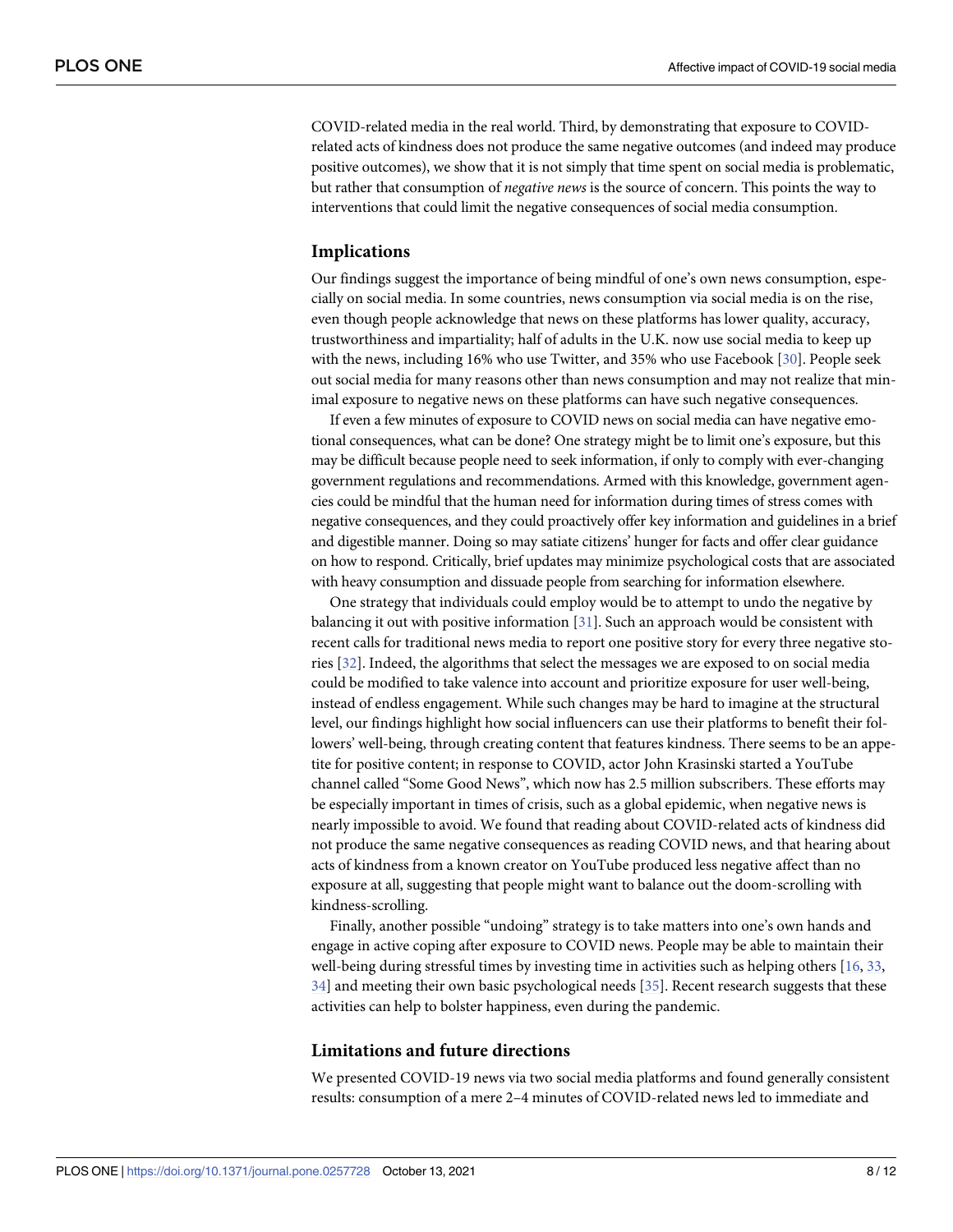<span id="page-8-0"></span>significant reductions in positive affect. Given that exposure to COVID-related acts of kindness on the same platform did not result in the same negative consequences, the evidence suggests that it is negative news itself that causes problems, rather than any specific platform; there is reason to expect that consumption of negative news from traditional news sources would yield similar outcomes. Social media may, however, be especially problematic; although one needs to actively seek out news via traditional media (e.g., newspapers, websites), the nature of platforms like Twitter and Facebook make passive consumption of news almost unavoidable, even if one ventures to these sites strictly for social purposes. We did, however, find differences between the two social media platforms we examined, and more work is needed to understand the mechanisms that drive these differences. This may be partly explained by the fact that watching a video is more engaging than reading a tweet. Additionally, in our YouTube study participants were exposed not only to the news stimuli, but also the YouTube creator's *reaction* to these stimuli. Indeed, the creator's reaction may offer guidance on how to interpret the information, especially if one already has a parasocial relationship with that person, as was the case with our participants.

One strength of our Twitter study is that we utilised real Twitter feeds that continuously updated with new content, providing a naturalistic design that increases the external validity of our results. However, this design also means that we had no control over the content, and each participant may have experienced slightly different stimuli, even compared to other participants in the same condition. We do not know how objectively negative the COVID-information feed was, or how objectively positive the COVID-kindness feed was, and more work is needed to understand what features of content affect participants' emotional responses.

Notably while our research was not limited to samples comprised of undergraduate psychology students or MTurk participants, the current research is limited by its use of two relatively homogenous samples, which featured primarily young white and female participants, thereby narrowing the generalisability of the results (Study 1:  $M_{\text{age}} = 29$ , SD = 12; 74% white; Study 2: *M*age = 26, *SD* = 9; 59% female). Indeed, some research has found that younger females have fared worse than their male counterparts in terms of mental health and stress during the pandemic [\[14,](#page-10-0) [36\]](#page-11-0). On the other hand, [\[37\]](#page-11-0) found males experienced larger reductions in positive affect than females during the pandemic, and [\[14\]](#page-10-0) found frequent social media use during the pandemic was associated with negative mental health consequences for both males and females. Taken together, it is unclear what effect a more balanced gender sample may have had on the results. With respect to homogeneity of age, given that older adults are able to regulate emotions more effectively than younger adults [\[38,](#page-11-0) [39\]](#page-11-0), we might speculate that an older sample may not have been as negatively impacted by brief exposure to COVIDinfo on social media. However, older adults may also be less likely to use social media [\[40\]](#page-11-0), which reduces the importance of this limitation.

More research is needed to test the generalizability of our findings, and to explore possible mediators. For instance, future work could examine whether exposure to brief information about other large-scale and all-encompassing threats, such as climate change, may lead to similar emotional consequences. However, it is possible that immediacy acts as a mediator; despite the efforts of a wide range of scientists and private citizens to educate the public about climate change, it remains psychologically distant to many.

# **Conclusion**

Although information-seeking is generally an adaptive coping strategy in times of threat, doing so during a pandemic may be less helpful. Unlike most world events, the threat of the current pandemic affects many life domains (relationships, education, work, leisure), and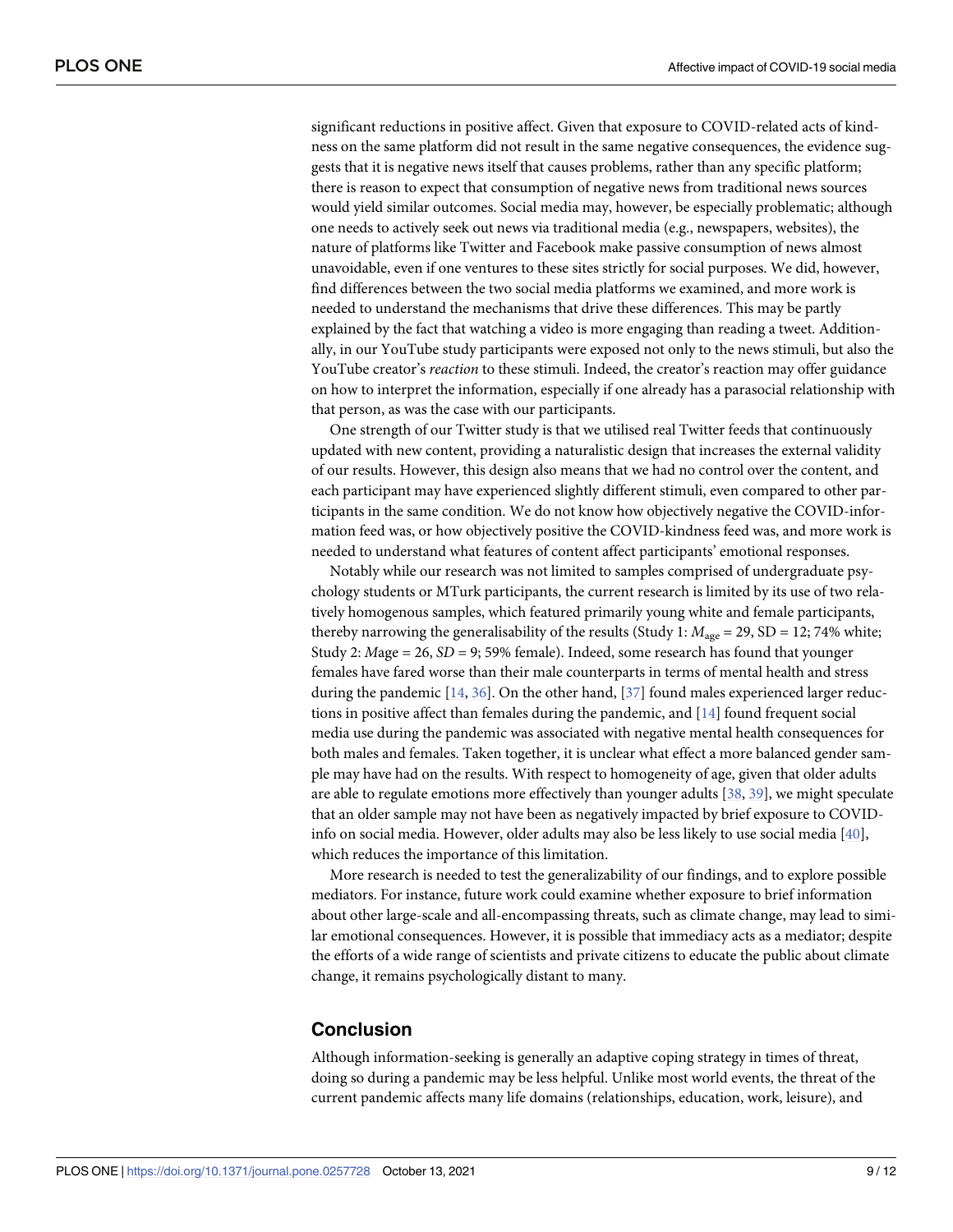<span id="page-9-0"></span>there is uncertainty about how long it will last, and what will happen next. Even a few minutes of exposure to COVID-related news on social media can ruin a person's mood. We would all do well to be mindful of these effects and consider balancing our doom-scrolling with some kindness-scrolling.

## **Acknowledgments**

The authors thank Paulo Ferreira for technical assistance in Study 1, and Jamie Raines for recording the stimuli in Study 2. They also thank ESSEXLAB for seedcorn funding that helped build the participant pool that was used in Study 1.

## **Author Contributions**

**Conceptualization:** Kathryn Buchanan, Lara B. Aknin, Gillian M. Sandstrom.

**Data curation:** Kathryn Buchanan, Shaaba Lotun, Gillian M. Sandstrom.

**Formal analysis:** Kathryn Buchanan, Shaaba Lotun, Gillian M. Sandstrom.

**Investigation:** Kathryn Buchanan, Lara B. Aknin, Shaaba Lotun, Gillian M. Sandstrom.

**Methodology:** Kathryn Buchanan, Lara B. Aknin, Shaaba Lotun, Gillian M. Sandstrom.

**Project administration:** Lara B. Aknin, Gillian M. Sandstrom.

**Resources:** Kathryn Buchanan, Lara B. Aknin, Shaaba Lotun, Gillian M. Sandstrom.

**Software:** Gillian M. Sandstrom.

**Supervision:** Lara B. Aknin, Gillian M. Sandstrom.

**Validation:** Shaaba Lotun, Gillian M. Sandstrom.

**Visualization:** Shaaba Lotun.

**Writing – original draft:** Lara B. Aknin, Gillian M. Sandstrom.

**Writing – review & editing:** Kathryn Buchanan, Lara B. Aknin, Shaaba Lotun, Gillian M. Sandstrom.

#### **References**

- **[1](#page-0-0).** Aknin LB., De Neve J.E, Dunn E, Fancourt D, Goldberg E, Helliwell J, et al. A review and response to the early mental health and neurological consequences of the COVID-19 pandemic. Perspective on Psychological Science. Forthcoming. <https://doi.org/10.31234/osf.io/zw93g>
- **2.** Brooks SK, Webster RK, Smith LE, Woodland L, Wessely S, Greenberg N, et al. The psychological impact of quarantine and how to reduce it: rapid review of the evidence. The Lancet. 2020 Mar 14; 395 (10227):912–20.
- **[3](#page-0-0).** Hamilton M, Coates S. Coronavirus and anxiety, Great Britain: 3 April 2020 to 10 May 2020. Office for National Statistics. 2020. Available from [https://www.ons.gov.uk/peoplepopulationandcommunity/](https://www.ons.gov.uk/peoplepopulationandcommunity/wellbeing/articles/coronavirusandanxietygreatbritain/3april2020to10may2020) [wellbeing/articles/coronavirusandanxietygreatbritain/3april2020to10may2020](https://www.ons.gov.uk/peoplepopulationandcommunity/wellbeing/articles/coronavirusandanxietygreatbritain/3april2020to10may2020)
- **[4](#page-0-0).** McGinty EE, Presskreischer R, Han H, Barry CL. Psychological distress and loneliness reported by US adults in 2018 and April 2020. Jama. 2020 Jul 7; 324(1):93–4. <https://doi.org/10.1001/jama.2020.9740> PMID: [32492088](http://www.ncbi.nlm.nih.gov/pubmed/32492088)
- **[5](#page-0-0).** Pierce M, Hope H, Ford T, Hatch S, Hotopf M, John A, et al. Mental health before and during the COVID-19 pandemic: a longitudinal probability sample survey of the UK population. The Lancet Psychiatry. 2020 Oct 1; 7(10):883–92. [https://doi.org/10.1016/S2215-0366\(20\)30308-4](https://doi.org/10.1016/S2215-0366%2820%2930308-4) PMID: [32707037](http://www.ncbi.nlm.nih.gov/pubmed/32707037)
- **[6](#page-0-0).** Griffin RJ, Neuwirth K, Dunwoody S, Giese J. Information sufficiency and risk communication. Media Psychology. 2004 Feb 1; 6(1):23–61.
- **[7](#page-0-0).** Kahlor L. PRISM: A planned risk information seeking model. Health Communication. 2010 May 28; 25 (4):345–56. <https://doi.org/10.1080/10410231003775172> PMID: [20512716](http://www.ncbi.nlm.nih.gov/pubmed/20512716)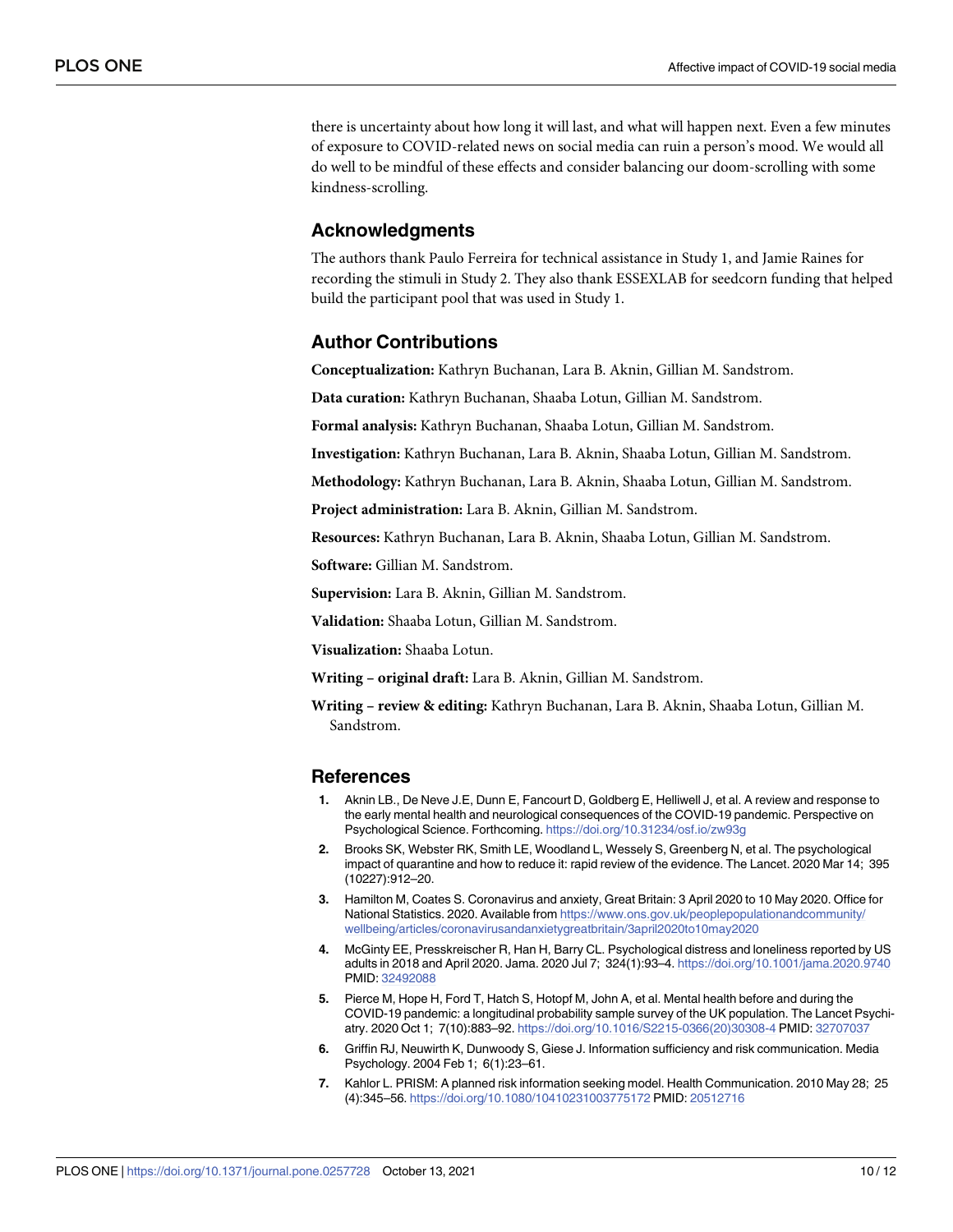- <span id="page-10-0"></span>**[8](#page-0-0).** Yang ZJ, Kahlor L. What, me worry? The role of affect in information seeking and avoidance. Science Communication. 2013 Apr; 35(2):189–212.
- **[9](#page-1-0).** Shoemaker PJ. Hardwired for news: Using biological and cultural evolution to explain the surveillance function. Journal of Communication. 1996, 46(3):32–47.
- **[10](#page-1-0).** Gruber J, Prinstein MJ, Clark LA, Rottenberg J, Abramowitz JS, Albano AM, et al. Mental health and clinical psychological science in the time of COVID-19: Challenges, opportunities, and a call to action. American Psychologist. 2020 Aug 10: 76(3):409–426.
- **[11](#page-1-0).** Rettie H, Daniels J. Coping and tolerance of uncertainty: Predictors and mediators of mental health during the COVID-19 pandemic. American Psychologist. 2020 Aug 3. <https://doi.org/10.1037/amp0000710> PMID: [32744841](http://www.ncbi.nlm.nih.gov/pubmed/32744841)
- **[12](#page-1-0).** Wathelet M, Duhem S, Vaiva G, Baubet T, Habran E, Veerapa E, et al. Factors associated with mental health disorders among university students in France confined during the COVID-19 pandemic. JAMA network open. 2020 Oct 1; 3(10):e2025591–. <https://doi.org/10.1001/jamanetworkopen.2020.25591> PMID: [33095252](http://www.ncbi.nlm.nih.gov/pubmed/33095252)
- **[13](#page-1-0).** Riehm KE, Holingue C, Kalb LG, Bennett D, Kapteyn A, Jiang Q, et al. Associations between media exposure and mental distress among US adults at the beginning of the COVID-19 pandemic. American Journal of Preventive Medicine. 2020 Nov 1; 59(5):630–8. [https://doi.org/10.1016/j.amepre.2020.06.](https://doi.org/10.1016/j.amepre.2020.06.008) [008](https://doi.org/10.1016/j.amepre.2020.06.008) PMID: [33011008](http://www.ncbi.nlm.nih.gov/pubmed/33011008)
- **[14](#page-1-0).** Prowse R, Sherratt F, Abizaid A, Gabrys RL, Hellemans KG, Patterson ZR, et al. Coping With the COVID-19 Pandemic: Examining Gender Differences in Stress and Mental Health Among University Students. Frontiers in psychiatry. 2021 Apr 7; 12:439.
- **[15](#page-1-0).** Bu F, Steptoe A, Mak HW, Fancourt D. Time-use and mental health during the COVID-19 pandemic: a panel analysis of 55,204 adults followed across 11 weeks of lockdown in the UK. MedRxiv. 2020 Jan 1. <https://doi.org/10.1101/2020.08.18.20177345>. [https://www.medrxiv.org/content/10.1101/2020.06.03.](https://www.medrxiv.org/content/10.1101/2020.06.03.20120923v1.full) [20120923v1.full](https://www.medrxiv.org/content/10.1101/2020.06.03.20120923v1.full)
- **[16](#page-1-0).** Lades LK, Laffan K, Daly M, Delaney L. Daily emotional well-being during the COVID-19 pandemic. British Journal of Health Psychology. 2020 Nov; 25(4):902–11. <https://doi.org/10.1111/bjhp.12450> PMID: [32573074](http://www.ncbi.nlm.nih.gov/pubmed/32573074)
- **[17](#page-2-0).** Götz F, Gosling S, Rentfrow J. Small effects: The indispensable foundation for a cumulative psychogloical science. Perspectives on Psychological Science. 2021, July 2. [https://doi.org/10.1177/](https://doi.org/10.1177/1745691620984483) [1745691620984483](https://doi.org/10.1177/1745691620984483) PMID: [34213378](http://www.ncbi.nlm.nih.gov/pubmed/34213378)
- **[18](#page-2-0).** Funder DC, Ozer DJ. Evaluating effect size in psychological research: Sense and nonsense. Advances in Methods and Practices in Psychological Science. 2019 Jun; 2(2):156–68.
- **[19](#page-2-0).** Holmes EA, O'Connor RC, Perry VH, Tracey I, Wessely S, Arseneault L, et al. Multidisciplinary research priorities for the COVID-19 pandemic: a call for action for mental health science. The Lancet Psychiatry. 2020 Jun 1; 7(6):547–60. [https://doi.org/10.1016/S2215-0366\(20\)30168-1](https://doi.org/10.1016/S2215-0366%2820%2930168-1) PMID: [32304649](http://www.ncbi.nlm.nih.gov/pubmed/32304649)
- **[20](#page-2-0).** Zaki J. Catastrophe compassion: Understanding and extending prosociality under crisis. Trends in cognitive sciences. 2020 Aug 1; 24(8):587–9.
- **[21](#page-2-0).** Roy S, Ayalon L. "Goodness and Kindness": Long-Distance Caregiving Through Volunteers During the COVID-19 Lockdown in India. The Journals of Gerontology: Series B. 2020 Oct 28. [https://doi.org/10.](https://doi.org/10.1093/geronb/gbaa187) [1093/geronb/gbaa187](https://doi.org/10.1093/geronb/gbaa187) PMID: [33112948](http://www.ncbi.nlm.nih.gov/pubmed/33112948)
- **[22](#page-3-0).** Diener E, Wirtz D, Biswas-Diener R, Tov W, Kim-Prieto C, Choi DW et al. New measures of well-being. In Assessing Well-Being 2009 (pp. 247–266). Springer, Dordrecht.21.
- **[23](#page-3-0).** Millstein RA, Chung WJ, Hoeppner BB, Boehm JK, Legler SR, Mastromauro CA, et al. Development of the state optimism measure. General Hospital Psychiatry. 2019 May 1; 58:83–93. [https://doi.org/10.](https://doi.org/10.1016/j.genhosppsych.2019.04.002) [1016/j.genhosppsych.2019.04.002](https://doi.org/10.1016/j.genhosppsych.2019.04.002) PMID: [31026732](http://www.ncbi.nlm.nih.gov/pubmed/31026732)
- **[24](#page-4-0).** Calculating Lakens D. and reporting effect sizes to facilitate cumulative science: a practical primer for ttests and ANOVAs. Frontiers in Psychology. 2013 Nov 26; 4:863. [https://doi.org/10.3389/fpsyg.2013.](https://doi.org/10.3389/fpsyg.2013.00863) [00863](https://doi.org/10.3389/fpsyg.2013.00863) PMID: [24324449](http://www.ncbi.nlm.nih.gov/pubmed/24324449)
- **[25](#page-5-0).** Horton D, Richard Wohl R. Mass communication and para-social interaction: Observations on intimacy at a distance. Psychiatry. 1956 Aug 1; 19(3):215–29.
- **[26](#page-5-0).** Hatfield E, Cacioppo JT, Rapson RL. Emotional contagion. Current Directions in Psychological Science. 1993 Jun; 2(3):96–100.
- **[27](#page-5-0).** Sokolova K, Kefi H. Instagram and YouTube bloggers promote it, why should I buy? How credibility and parasocial interaction influence purchase intentions. Journal of Retailing and Consumer Services. 2020 Mar 1; 53.